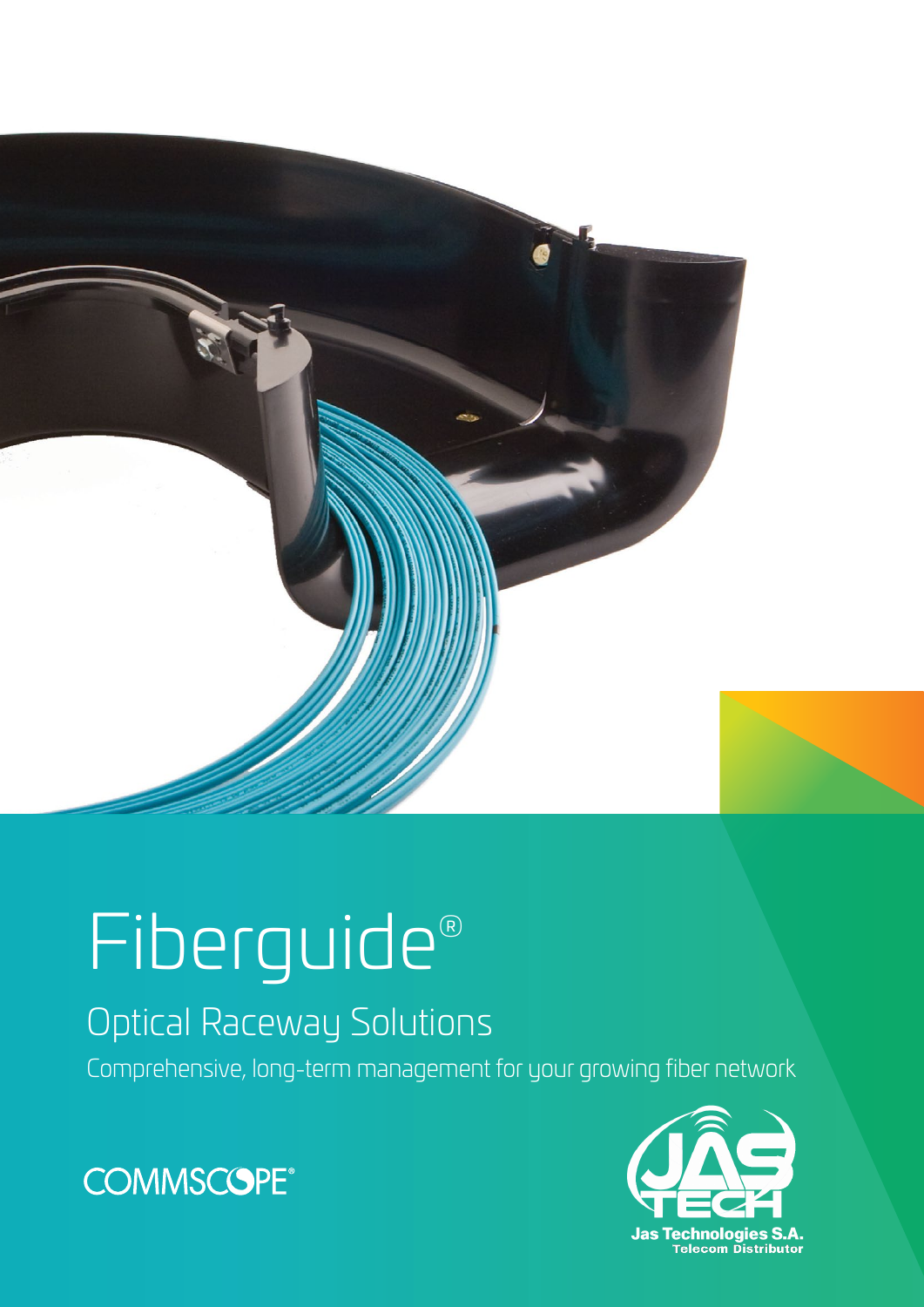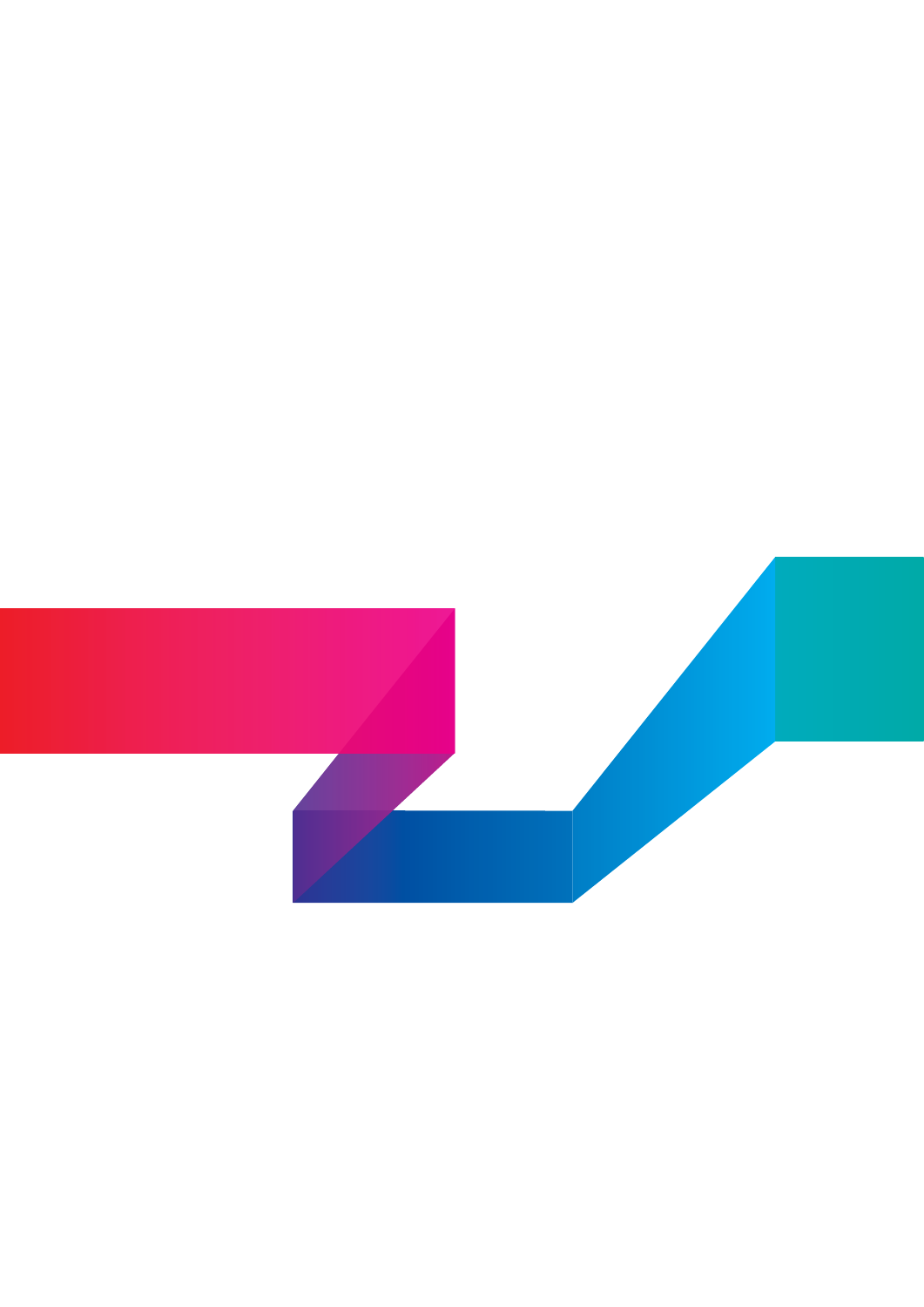### Control the growth set the foundation

Whether in the data center, central office or mobile switching center, today's networks are experiencing unparalleled growth in fiber deployment. Demands for greater bandwidth, lower latency and unprecedented I/O capacity are ratcheting up the pressure on network managers. As a result fiber counts are exploding up to 576 fibers per run for high-density areas. And it's only going to increase.

Your network's profitability is in direct proportion to your ability to manage your growing cable infrastructure. Meantime-to-resolution, turn-up speed, moves/add/changes—they all depend on being able to identify, access and manage individual fibers. What's your plan?

FiberGuide® fiber management systems from CommScope® offer the greatest breadth of optical raceway products in the industry. Designed for flexibility, speed and durability it's a long-term solution for controlling and protecting your growing cable infrastructure.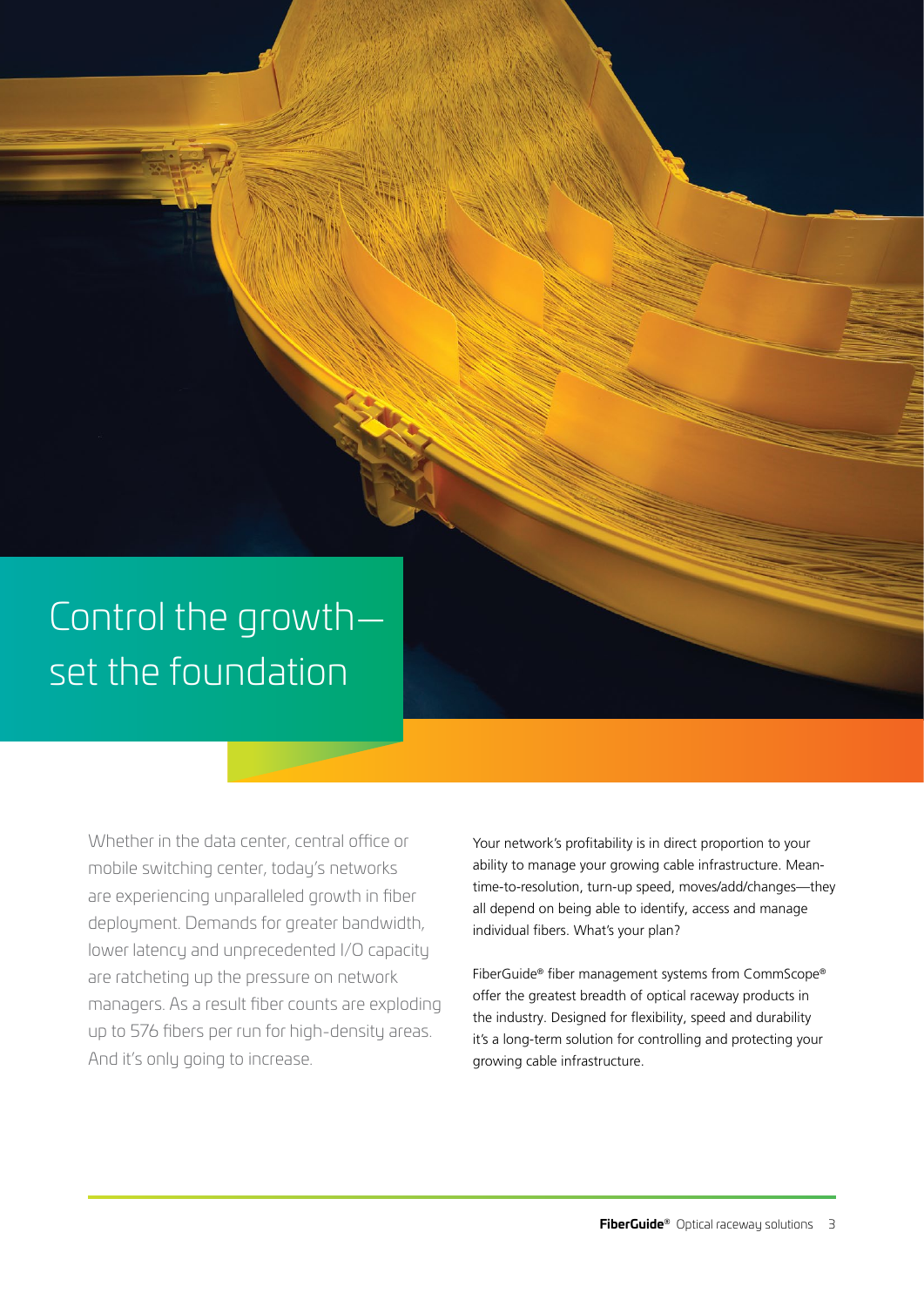

### FiberGuide®: Fast and flexible fiber protection

FiberGuide is a comprehensive raceway solution designed to protect and route fiber optic patch cords and multi-fiber cable assemblies to and from fiber splice enclosures, fiber distribution frames and fiber optic terminal devices.

As an integrated portfolio, the FiberGuide system consists of softwarebased design tools, modular components—horizontal and vertical runs and elbows, downspouts, junctions, flexible exit kits—and dozens of deployment options. The result is a single raceway system that is easy and fast to deploy, highly flexible and ensures total off-frame protection of one of your most valuable investments.

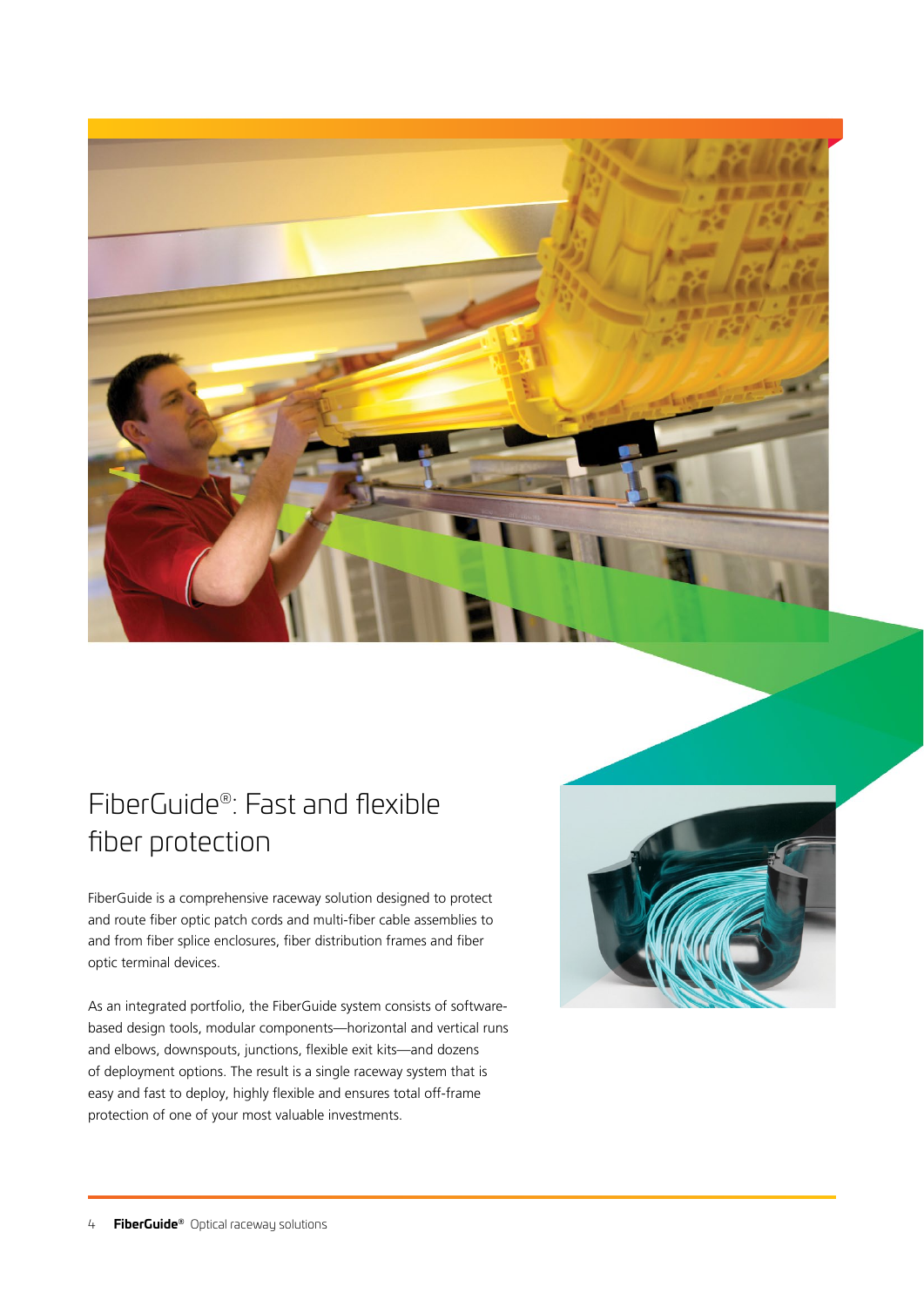# Engineered for best-in-class speed, flexibility and protection

### Speed

From design to deployment, FiberGuide saves you time and money, no matter what size your job. Start with our downloadable Design Smart Tool Suite applications, including Building Information Modeling objects, AutoCAD models, 2D and 3D Visio Stencils, and layout configurator/ bill of material generator.

FiberGuide systems accelerate your installation time, as well. Components like Snap-Fit™ junctions, snap-on covers and hinged covers allow for fast, tool-less assembly. With Express Exit™ and FlexExit™ new drops can be added or removed into a fully loaded raceway in seconds—without cutting.

### **Flexibility**

No matter how you grow, FiberGuide can support you. With 38 support structures, over 75 fittings and multiple drop options the system easily accommodates any application or configuration. Troughs range in size from 2" x 2" (50.8 mm x 50.8 mm) to 4" x 24" (101.6 mm x 609.6 mm) to support any size facility. RiserGuide® extends your flexibility to your risers. The modular components install anywhere on the riser, no tools required, and are designed to meet the GR-63 standard.

### **Protection**

Every FiberGuide component, fitting, exit and kit is designed and engineered to maintain a minimum two-inch (50 mm) bend radius throughout the system regardless of the raceway size. Meanwhile, high-quality, low-halogen resins and worldclass manufacturing ensure protection that lasts. More than peace of mind, this strength and durability mean fewer supports and brackets are required, further decreasing your CapEx and installation time.



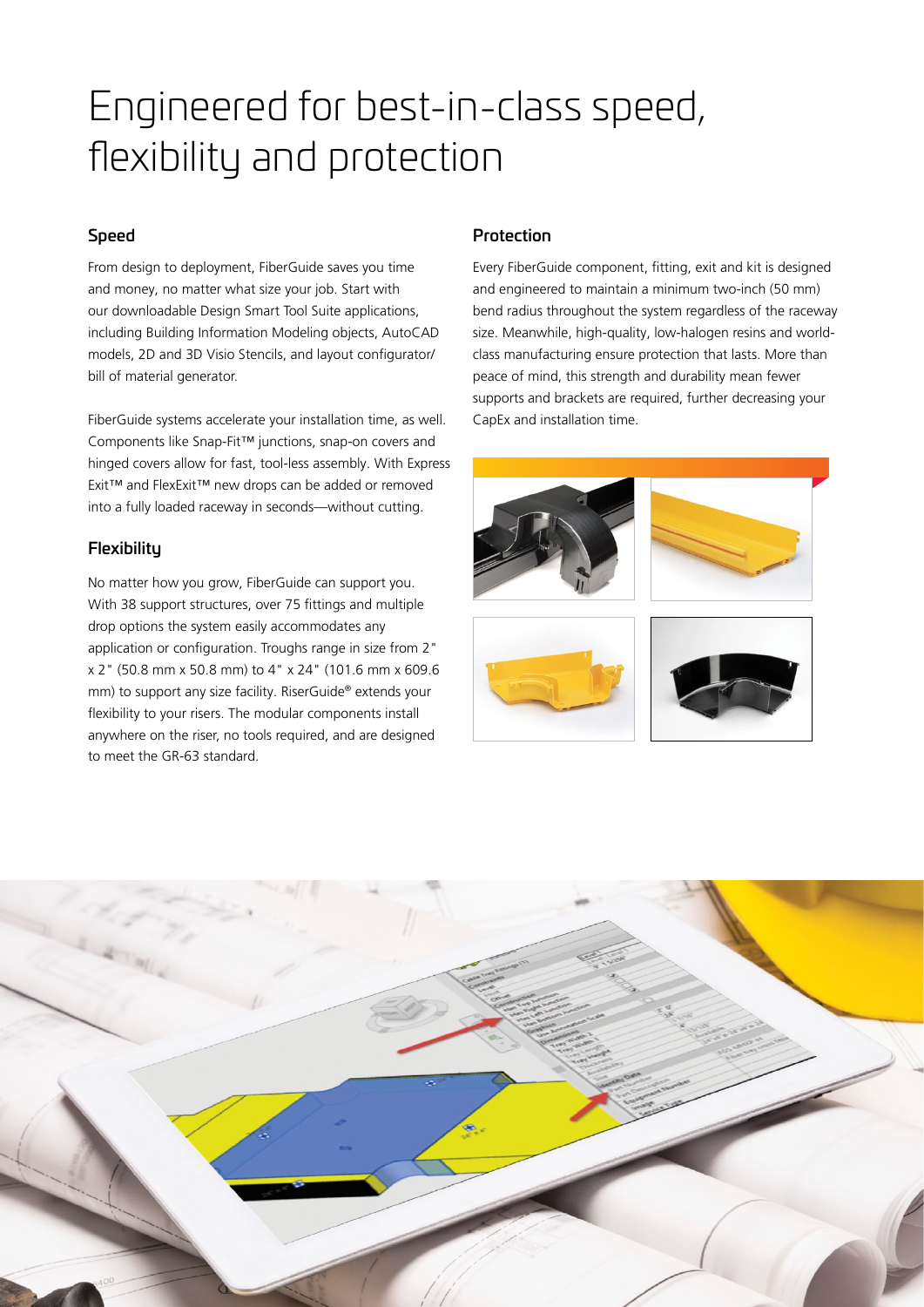### Bottom line benefits The FiberGuide bottom line? A healthier bottom line.



### Reduce total network costs

Add network capacity faster and more efficiently—resulting in lower labor and material costs and higher profits. FiberGuide also helps lower your OpEx. Placing raceways overhead allows more airflow through floor panels, helping to lower your power and cooling cost. Clearly-defined routing paths also mean better cable organization that improves your space utilization.

#### Grow network revenue and profitability

Well-managed, easy-to-access fiber pathways enable you to better organize your equipment without laying additional fiber miles. With FiberGuide, you can route, access and expand the use of your fiber plant and grow revenue while minimizing CapEx.

### Support future growth

Lane speeds, capacity demands and latency requirements are increasing exponentially. As a result, network managers are re-thinking their basic network design. FiberGuide enables you to adapt. It flexes and scales easily, so you can route and manage new cables as you add equipment and extend the network where and when you need.

### A complete, long-term solution from a name you know and trust

CommScope's FiberGuide system, available in black and yellow, is a complete and comprehensive fiber raceway solution. Together FiberGuide, RiserGuide and the Design Smart Tool Suite provide the most complete and flexible optical cable raceway solution available. Backed by the industry-leading design and manufacturing capabilities of CommScope, FiberGuide may be the only optical raceway system you'll ever need.

CommScope understands your network infrastructure challenges. For decades, we have been at the forefront of cabling design and connectivity solutions, helping to craft the standards that keep our industry moving forward. From architecture to connector, fiber migration to fiber management, we know what you're up against and we're here to help.

To learn more about the CommScope FiberGuide portfolio of solutions, contact your CommScope representative or visit us at www.commscope.com/fiberguide.

The world's most advanced networks rely on CommScope connectivity. What about yours?